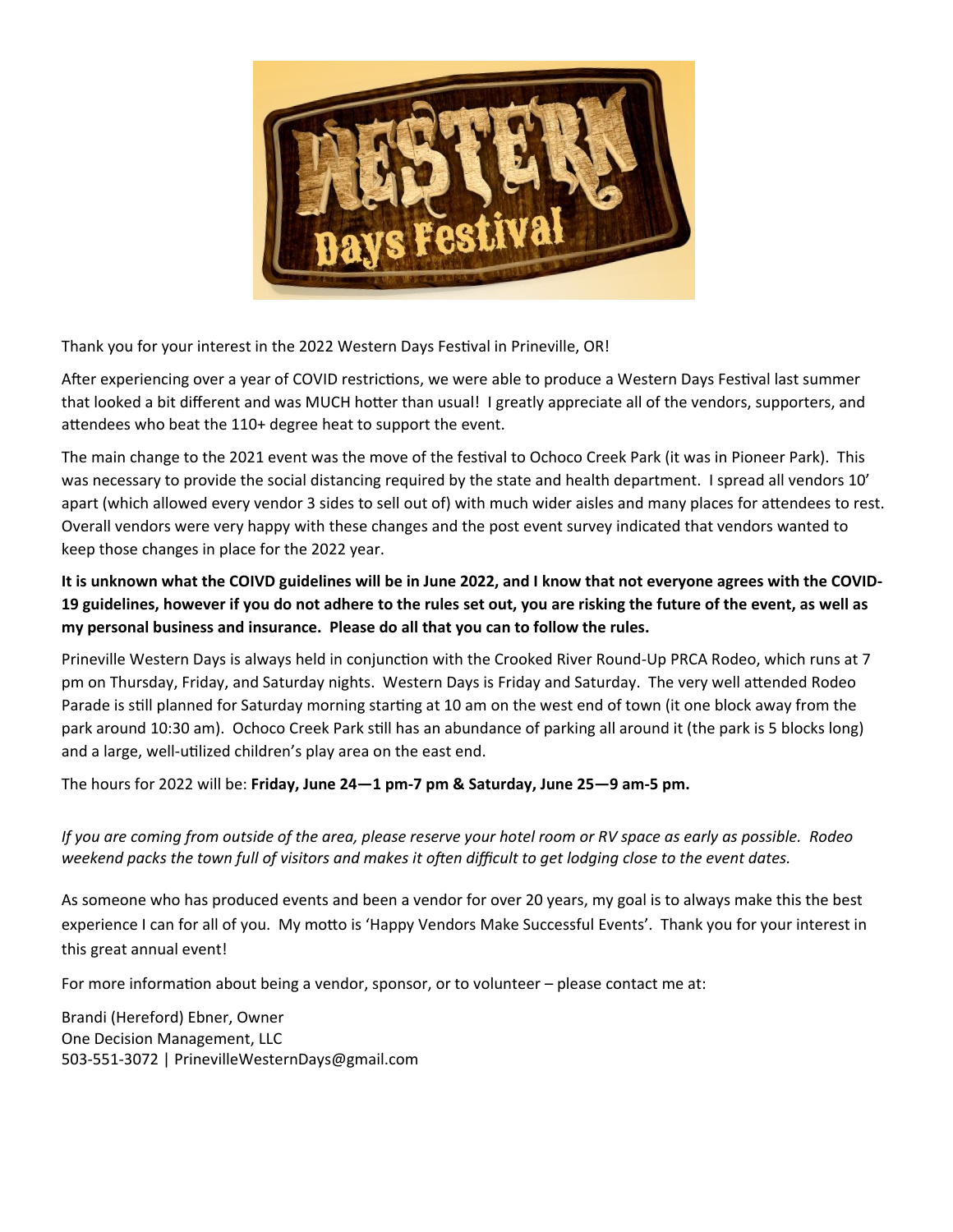## **2022 Western Days Festival POLICIES, PROCEDURES, RULES & REGULATIONS**

- 1. **VENDOR SET‐UP: Thursday, June 23 between 2‐6 pm and Friday, June 24 between 8 am‐Noon.** Absolutely no late set‐up allowed. ALL VENDORS NEED TO BE READY FOR CUSTOMERS AT 1 PM ON FRIDAY. If your booth is not set-up by the time the event opens, you will forfeit the space and all fees associated with it. You will be able to drive into the park on Thursday only, so please plan to unload large items then. Friday morning you will only be able to walk into the park with items.
- 2. **EVENT HOURS:** Friday, June 24th‐ 1 pm‐7 pm and Saturday, June 25th ‐ 9 am‐5 pm.
- 3. **VENDOR MOVE-OUT:** Saturday, June 25th 5-9 pm (no vendors will be allowed to tear down prior to 5 pm no exceptions). Any vendor who begins to tear their booth down before 5 pm will forfeit the opportunity to attend future Western Days Festivals. All vendors must be 100% removed from the park by 9 pm.
- 4. **BOOTH DETAILS:** One Decision Management, LLC (ODM) has the right to refuse any type of vendor to protect the integrity of this festival. The goal is for the majority of vendor spaces to be art/craft/western/retail related in the future. Political related vendors are not allowed. Tents, tables, chairs, etc. are not included in booth space rental, and must be brought by the vendor. Please note that all spaces are 10'x10', larger tents will not be accommodated unless larger spaces are purchased. All spaces are pre-assigned and you will receive confirmation of your space once payment and application is received. **NOTE: ALL OF YOUR BOOTHS MATERIALS MUST REMAIN INSIDE YOUR 10'X10' AREA—PLEASE DO NOT EXPAND INTO THE AISLES.**
- 5. **PETS:** are allowed; however, vendors are responsible for pet behavior, pet waste, and any complaints. Pets **MUST** be on a leash at all times.
- 6. **ELECTRICITY:** Limited electricity is available this year in Ochoco Creek Park mostly for food vendors. Please plan accordingly.
- 7. **INTERNET SERVICE:** No WiFi is available in the park.
- 8. **BOOTH SIZES AND FEES:** In 2022, all booths will be \$100 per 10'x10' with every booth having all all sides unrestricted.
- 9. **SOLICITATION**: No solicitation or sales should be made outside of your space, please do not send people out into the park or to other vendors with coupons, raffle tickets, etc.
- 10. HOW TO SECURE YOUR SPACE: To reserve a space, please complete and submit the vendor application/contract to the One Decision Management office along with space payment. The vendor fee can be sent as a check, via our website PayPal button, or by calling our office with a credit card. **No space will be assigned or held without an applicaƟon on file AND booth** payment. Booths are sold on a first-come basis until the event is filled. There are NO REFUNDS of booth fees.
- 11. DELIVERY / STORAGE: The Western Days Festival (WDF) and ODM is not responsible for any lost or stolen materials. No deliveries will be accepted, vendors must bring all products with them.
- 12. SIGNAGE LIMITATIONS: Vendors shall not erect signs or display products obstructing the view of, causing potential injury to, or disadvantageously affecting the display of other vendors. Vendor shall not affix to surfaces of the park any advertisements, signs, etc.
- 13. **SECURITY**: Security is provided from 7 pm on Thursday and Friday nights to 7 am the next morning. The WDF and ODM assumes NO responsibility for materials left in the booths. Please plan to take valuables with you.
- 14. **PARKING**: Parking is free and can be found around the park. There may be reserved parking for vendors.
- 15. **RV / TENT CAMPING:** RV's are not allowed in or around the park (with the exception of our staff trailer). You must camp at a designated campground in the community. Tent camping is allowed in the park in your booth space on Thursday and Friday nights, but tents must be removed by 8 am in the morning. There are no shower facilities onsite.
- 16. **SOUND DEVICES:** No sound device (stereos, CD players, etc.) shall be allowed unless they are an integral part of the items on sale or display. Any sound devices, PA amplification or vocal pitch sales must not interfere with the activities and sales of other vendors. The WDF and ODM reserves the right to adjust volumes or eliminate completely any such item that is deemed in their sole opinion disruptive to other vendors.
- 17. AUTHORIZED PRODUCTS/EXCLUSIVES: Only those products or services listed on the vendor application is allowed. Substitutions or additions must first receive expressed written authorization from the WDF prior to being presented at this event. Any unauthorized substitutions of products or services constitute a material breach of this Agreement and may result in the immediate termination of this Agreement. The WDF does not offer exclusive rights for any type or product or company, if your company has corporate rules about this, please abide by them.
- 18. PROHIBITED ITEMS: The following are prohibited: a) Helium Balloons, b) Sticky backed giveaway items, and c) Candles or any items with flame.
- 19. **RAFFLES:** Promotions such as raffles, prize drawings, lottery or other games of chance must comply with all applicable laws and regulations including the approval of the Oregon Department of Justice.
- 20. FIRE & SAFETY: All materials including decorations and signs utilized must be flame retardant. Proof of such flame retardant treatment shall be made available upon request. All aspects of Vendor activities must fully comply with Fire Marshal directives concerning public safety, including, but not limited to, access, materials, electrical appliances and cords.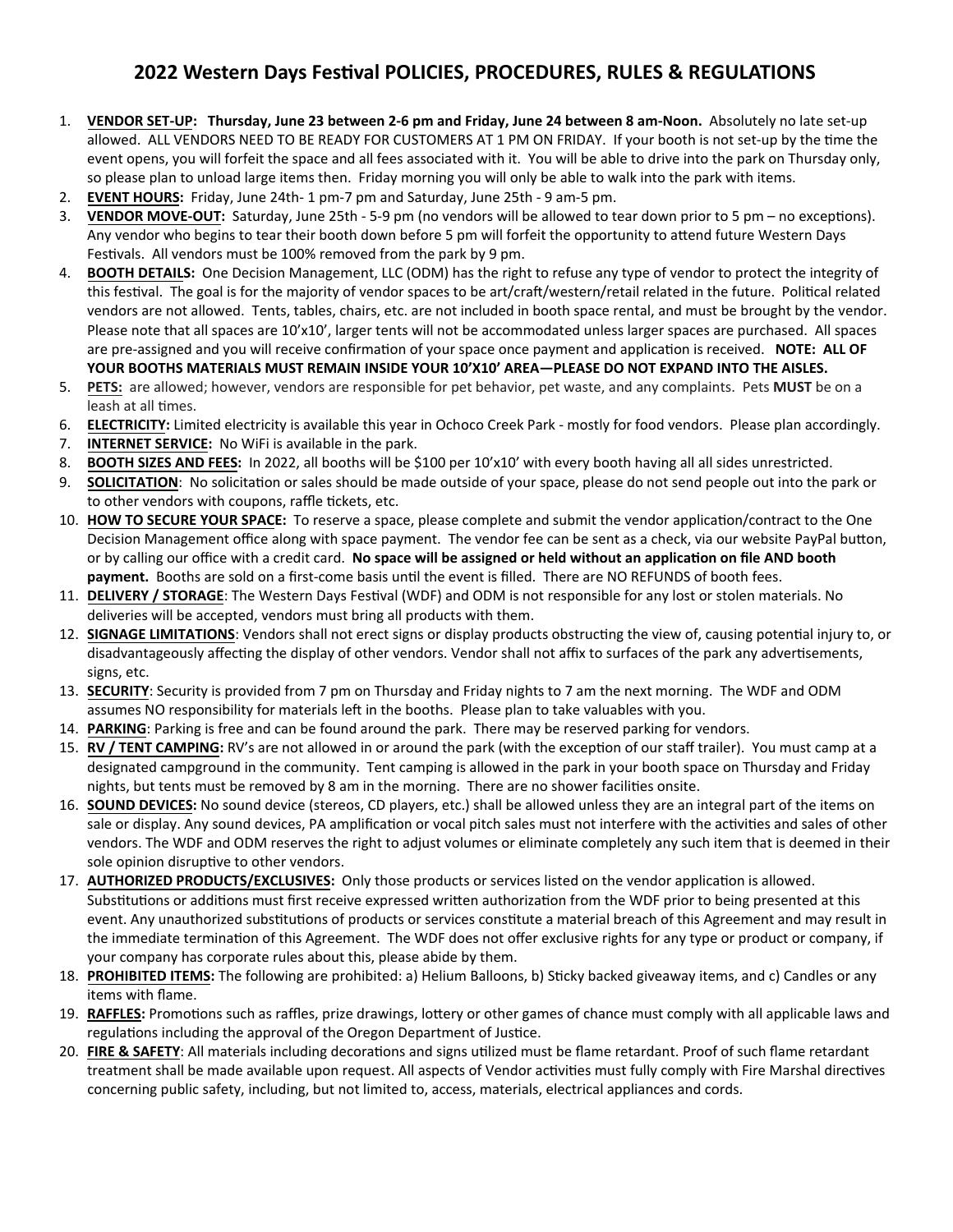## **2022 Western Days FesƟval TERMS AND CONDITIONS OF AGREEMENT**

- 1. **COMPLIANCE**: Vendor assumes the sole responsibility and expense to utilize the leased space in full compliance with all applicable federal, state and local statutes, ordinances, and rules and regulations including, but not limited to, licenses, taxes and Fire Marshal regulations. Non-compliance to any rules or regulations or default in the payment of booth fees as required constitutes a material breach and may result in the termination of this Agreement and the forfeiture of the booth space rental. Vendor agrees to forego any and all claims which might arise by reason of the terms of the Agreement and Vendor shall have no recourse of any kind against the WDF and the ODM.
- **2.** ASSIGNED SPACE: No soliciting or other activities outside of assigned booth space is permitted. Vendor shall operate strictly within the limits of their assigned space, not in the aisles or common areas. The booth must be manned at all times during the open hours of the show and kept clean and presentable. Absolutely no signs or posters may be posted outside of your booth.
- **3.** LABOR: Vendors are responsible for providing or arranging all necessary labor in transporting, unloading, erecting, booth show staffing, dismantling and loading of displays and all booth materials.
- 4. VENDOR CONDUCT: Vendor to maintain exemplary business practices at all times. For consumer protection, the WDF and ODM reserves the right to terminate this Agreement at any time for reasons of realized or perceived impropriety or in ODM's sole opinion dubious business practices or behavior detrimental to the show by Vendor. Vendor assumes full responsibility for all persons connected with Vendor's participation in this Event including all its employees, agents, invitees and contractors.
- **5. DAMAGES RESTORATION**: Vendor shall not cause or permit anything to be done to the park that shall in any manner deface or alter the facilities. Vendor assumes sole and complete responsibility for any damage to the park that is done by Vendor, Vendor's staff, agents or employees. Vendor will pay to the WDF and the ODM upon demand such sum as shall be necessary to restore the park to their original pre-event condition.
- **6.** NON-GUARANTEE: The WDF and ODM makes no guarantee or warranty, express or implied, as to the profitability or potential loss to or of Vendor with regard to Vendor's participation in this event. The WDF and ODM shall not be responsible for any financial loss or other damage arising out of Vendor's use of the facility or force majeure events. This is a rain or shine outdoor event with no refunds for weather related issues.
- **7. CANCELLATION**: **There are no refunds of vendor fees once submiƩed if the event happens. For extenuaƟng circumstances, or if the event is cancelled by ODM, your booth fee will be moved to next year's event, however you must fill out and applicaƟon and request your space as any other vendor would.** Any forfeited funds consƟtute liquidated damages for the direct and indirect costs incurred by the WDF and ODM. Vendor agrees the ODM's actual loss and damages for Vendor's default may be difficult to ascertain, that the ODM's collection and retention of this sum represents a reasonable estimation of its actual loss and that this provision does not constitute a penalty.
- **8. FORCE MAJEURE**: If any casualty or unforeseen occurrence renders the fulfillment of this Agreement by the WDF or ODM impossible or impracticable, including, without limitation thereto, the requisitioning of the facility by the US Government or any instrumentality thereof, labor dispute, acts of God, riots, power failures, fire damage and any other conditions beyond control of the parties, then this Agreement shall be terminated. The Vendor hereby waives any claim for damages or compensation from ODM on account of such termination.
- **9. INSURANCE**: Insurance is encouraged, at the vendor's sole cost and expense, during the period in which the vendor participates in this Event. General Liability insurance with bodily injury and property damage coverage of not less than \$1,000,000 for each occurrence and not less than \$2,000,000 in the aggregate is recommended. Vendor warrants that by submitting this application, they have adequate insurance coverage to participate in this event. The parties agree that the specified coverage of limits of insurance in no way limits the liability of the Vendor.
- 10. **INDEMNIFICATION:** Vendor agrees to indemnify and hold harmless the Western Days Festival and One Decision Management LLC, including its principles, agents, officers, employees and the WDF's contractors and invitees from all claims, losses, costs, damages or expenses resulting or arising from any and all injuries to or death of any person or damage to any property caused by an act, omission or neglect of Vendor, including principles, agents officers, employees, invitees or contractors which occur in or around the Event Center. Vendor agrees to use and occupy the Vendor booth space at Vendor's own risk, and hereby releases the WDF and ODM and the WDF's contractors and invitees from all claims for any damage, loss or injury to persons, property or profits occurring in or about the Event Center, including, but not limited to damages, loss or injury to persons, property or profits resulting from the acts of other Vendors, theft, vandalism, fire and other casualty events or damage. Such indemnification by Vendor shall apply unless such damage or injury results from the sole negligence or willful misconduct of ODM.
- **11. ATTORNEY FEES:** If any action is brought to enforce the terms of this Contract, the prevailing party shall be entitled to attorney fees from the losing party in an amount as may be adjudged reasonable by the court, including an appeal.
- **12. GOVERNING LAW AND ENFORCEABILITY**: This Agreement shall be governed by and construed in accordance with Oregon State Law. If any term or provision of this Agreement is determined to be void or unenforceable, the remainder of this Agreement shall remain enforceable and in effect, as if that void or unenforceable provision was not included.